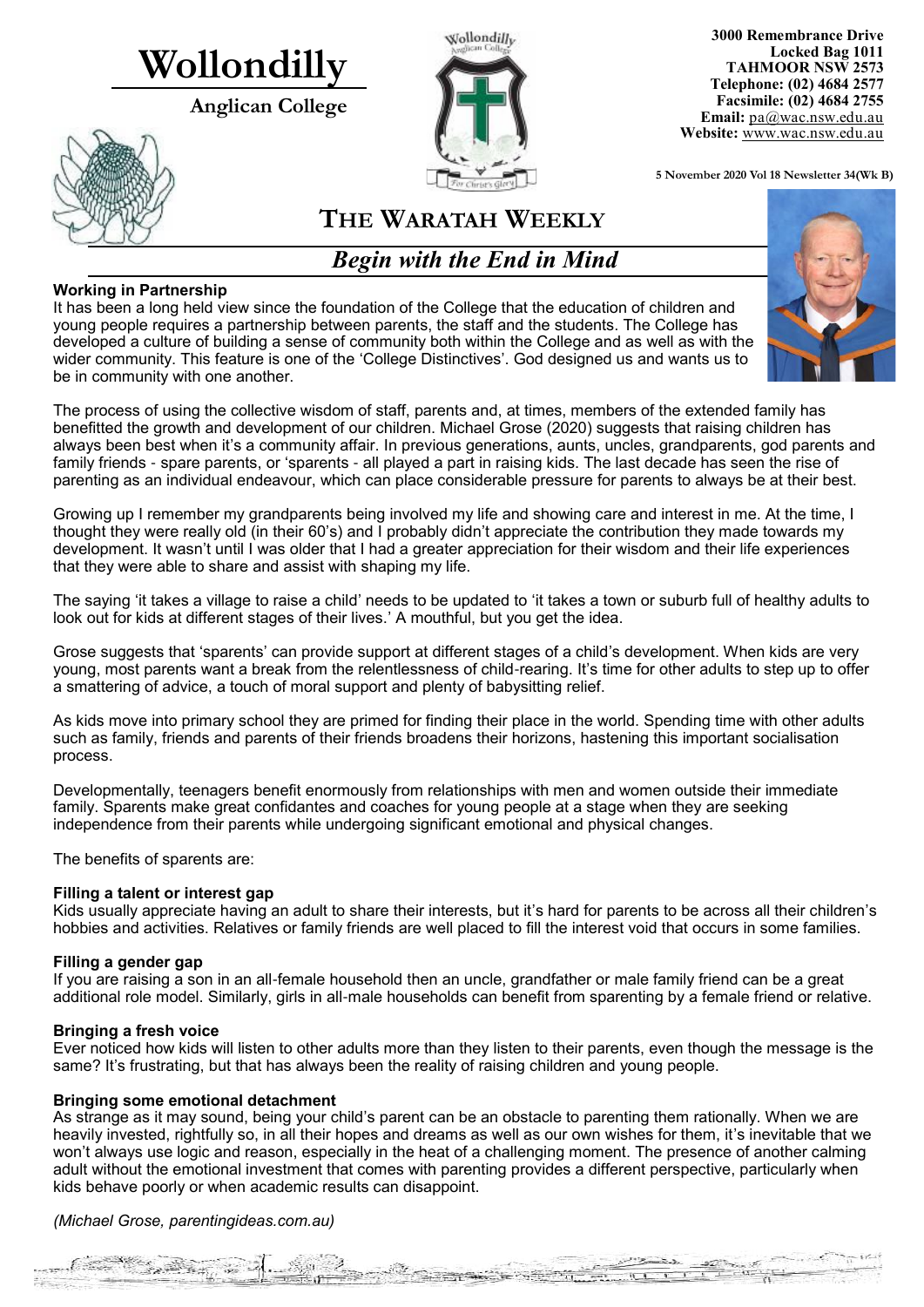# **Formal Assemblies and Presentation Evenings Term 4**

We have delayed making decisions about the structure of the Formal Assemblies and the Presentation Evenings pending any changes to NSW Health advice. There have been no further updates and as such we have a decision to structure the assemblies in the manner below.

### **Friday, 27 November - Formal Assemblies**

We will run Stage assemblies on this date that will be structured similar to the Junior, Middle and Senior Formal Assemblies. However, unfortunately parents will not be able to be present. These will

occur one after another with the intention of each assembly lasting 15 mins. Awards will be presented and the relevant Pastoral Care Coordinator will provide a short address however there will be no performances. We will limit the number of staff who will be presenting. We will not be recording or ZOOMING these assemblies. Photos will be taken and students will receive recognition in the Waratah Weekly. Parents will still receive notification if their child is receiving an award.

# **Monday, 30 November - Presentation Evening Recordings**

The presentation evenings will not occur in their normal format in 2020. An awards presentation day will occur on Monday, 30 November where students who would normally be recognised at a presentation evening will receive their award. This will be recorded along with Mr Croger's and other dignitary addresses. These recordings along with other videos highlighting student achievement in 2020 will be compiled into presentation videos that will be shared with the College Community.

# **Sun Safety**

As we approach the warmer months all members of the College Community are encouraged to think about sun safety, including the regular wearing of sunscreen and hats and taking advantage of the shaded areas at the College. Skin Cancer continues to be one of the leading causes of morbidity and mortality in Australia.

### **Edumate App Reminder**

As we continue to roll out electronic permission for College activities, it is important that all parents have downloaded the Edumate App. Instructions for this have been communicated in previous Waratah Weekly editions.

### **World Teachers' Day**

Mr Croger aptly renamed World Teachers' Day to World Education Day. This is in recognition of the amazing job not only teachers but all involved in education do. We have a great community at Wollondilly and each person has their role to play. We would like to particularly thank Pheasants Nest Produce for their donation of apples that were gifted to the entire staff at the College. I can honestly say the nicest apple I have eaten in a long time, I apple-solutely loved it!

**\_\_\_\_\_\_\_\_\_\_\_\_\_\_\_\_\_\_\_\_\_\_\_\_\_\_\_\_\_\_\_\_\_\_\_\_\_\_\_\_\_\_\_\_\_\_\_\_\_\_\_\_\_\_\_\_\_\_\_\_\_\_\_\_\_\_\_\_\_\_\_\_\_\_\_\_\_\_\_\_\_\_\_\_\_\_\_\_\_\_\_\_\_\_\_\_\_\_\_\_\_\_\_\_\_\_\_\_\_\_\_\_\_\_\_\_\_\_\_\_\_\_**

### **Mr Paul Burns Acting Deputy Headmaster**

# **Critical Thinking - Answers for Last Week**

| <b>MAN</b><br><b>BOARD</b>                                                | <b>STAND</b>                                             |                                                                 | <b>MIND</b><br><b>MATTER</b>                    | <b>ECNALG</b>                                               | TIME<br><b>ABDEF</b>                                         |
|---------------------------------------------------------------------------|----------------------------------------------------------|-----------------------------------------------------------------|-------------------------------------------------|-------------------------------------------------------------|--------------------------------------------------------------|
| Man overboard                                                             | I understand                                             | Touch H<br>Down                                                 | <b>Mind Over</b><br><b>Matter</b>               | <b>Backward Glance</b>                                      | Long Time No<br>See $(C)$                                    |
| EGSG GESG<br><b>SEGG</b><br><b>Scrambled</b><br><b>Eggs</b>               | <b>CHAIR</b><br><b>Big Chair or</b><br><b>High Chair</b> | <b>CYCLE</b><br><b>CYCLE</b><br><b>CYCLE</b><br><b>Tricycle</b> | <b>BAN</b><br><b>ANA</b><br><b>Banana Split</b> | <b>REST</b><br><b>YOUR</b><br><b>You're Under</b><br>Arrest | R<br>R<br>$\circ$<br>$\circ$<br>D<br>s<br><b>Cross Roads</b> |
| <b>CLOSE</b><br><b>CLOSE</b><br><b>CLOSE</b><br><b>CLOSE</b><br>Foreclose | <b>Double Cross</b>                                      | <b>NOON LAZY</b><br><b>Lazy Afternoon</b>                       | <b>WEAR</b><br><b>LONG</b><br>Long<br>Underwear | <b>Reading Between</b><br>the Lines                         | <b>GOING</b><br><b>DIET</b><br>Going on a Diet               |

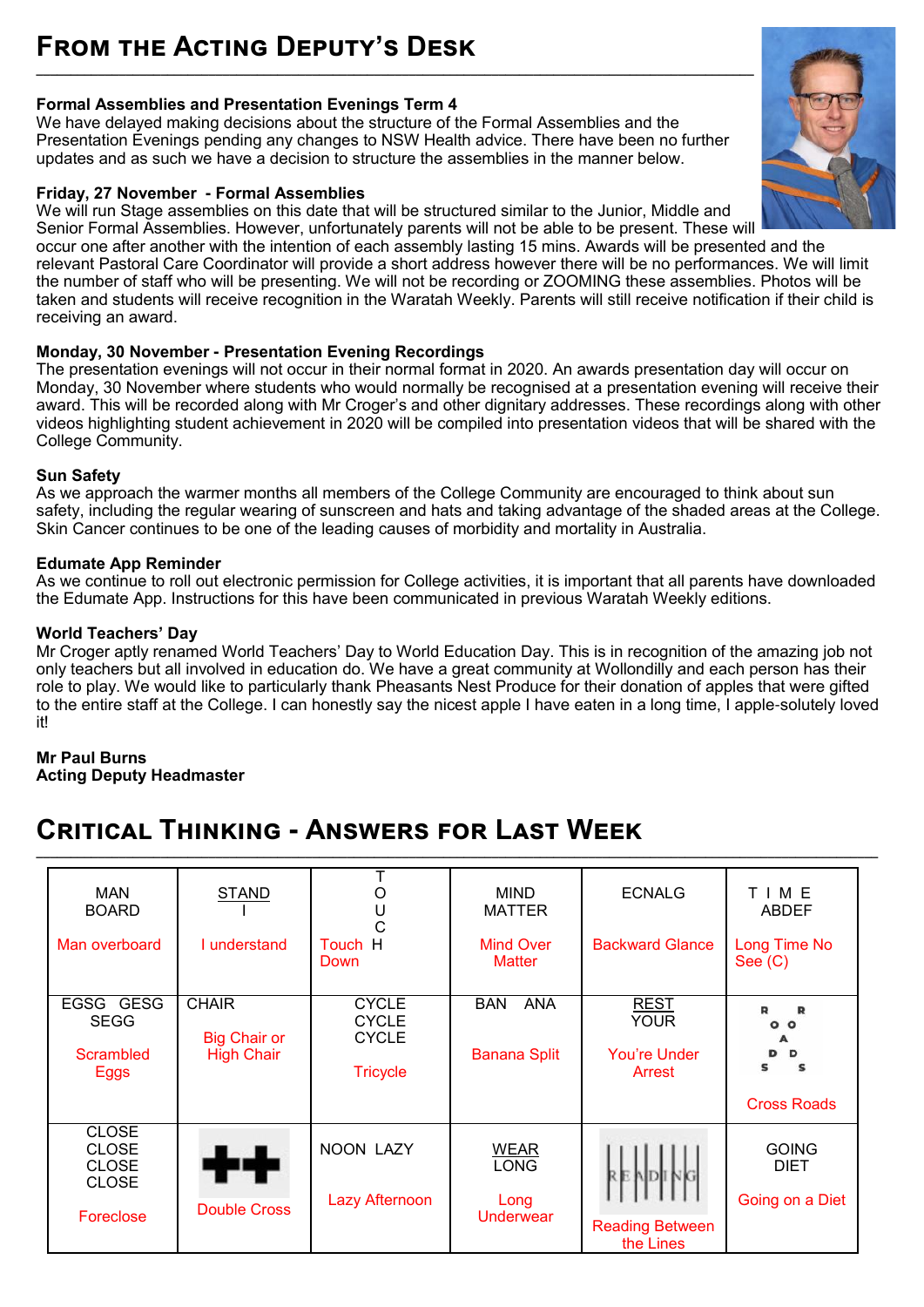# **Teaching and Learning 7-12 \_\_\_\_\_\_\_\_\_\_\_\_\_\_\_\_\_\_\_\_\_\_\_\_\_\_\_\_\_\_\_\_\_\_\_\_\_\_\_\_\_\_\_\_\_\_\_\_\_\_\_\_\_\_\_\_\_\_\_\_\_\_\_\_\_\_\_\_\_\_\_\_\_\_\_\_\_\_\_\_\_\_\_\_\_\_\_\_\_\_\_\_\_\_\_\_\_\_\_\_\_\_\_\_**

As students in Year 9 and Year 10 finish off their exams this week, and as we head into a busy part of the term where all students are completing assessment items, it is important that we look at and think about the **Feedback** we receive after an assessment or an exam.

Feedback is an important part of the assessment process. It has a significant effect on student learning and has been described as "the most powerful single moderator that enhances achievement "(Hattie 1999)

Students are likely to receive feedback on:

- Areas that they did well in
- Areas for improvement
- As well as receive an overall mark or grade

Sometimes a teacher will spend a lot of time giving the whole class verbal and or written feedback and at other times, it may be individualised. However, it is quite common that a student can dismiss feedback; they simply want to know did I achieve enough for a pass or a certain grade.

Students should use the feedback they receive from teachers to guide them on steps for improvement. They should specifically take note of areas that they did perform well in and seek to improve elements of learning or elements that need more attention.

Students should be monitoring, evaluating, and regulating their own learning. They should take feedback as a constructive process and look for ways of improvement. Failing to act on feedback given means that a student's growth in a subject can be delayed, or failure to reflect can mean that sometimes we cannot improve.

As students start to receive feedback on exams over the next few weeks and other assessments I really encourage them to take note of areas that they have performed well in, but more importantly look for areas of self-improvement and growth.

# **Mrs Kelly Evans Acting Director of Teaching and Learning 7-12**



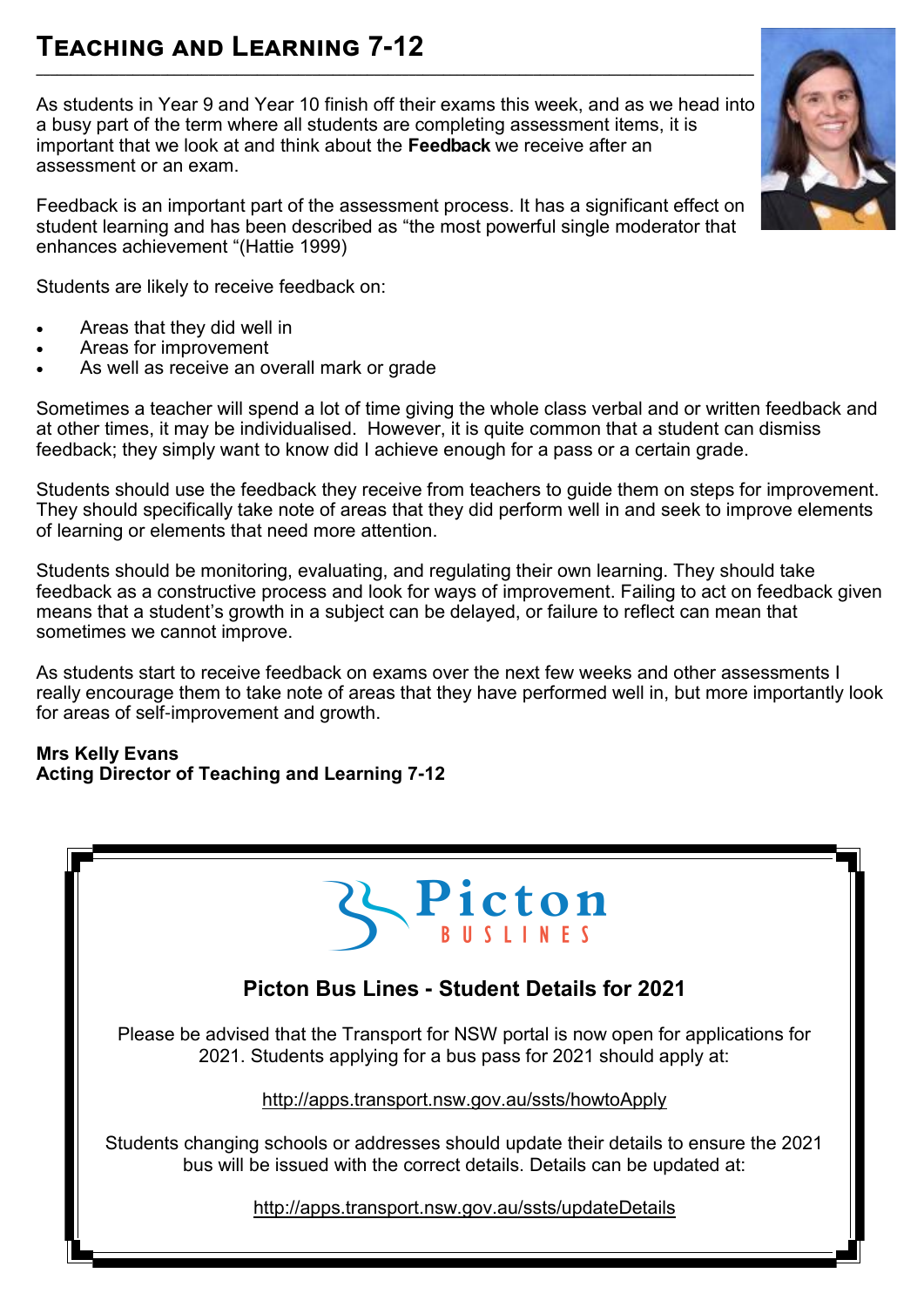# **Primary Classes 2021 - Updated \_\_\_\_\_\_\_\_\_\_\_\_\_\_\_\_\_\_\_\_\_\_\_\_\_\_\_\_\_\_\_\_\_\_\_\_\_\_\_\_\_\_\_\_\_\_\_\_\_\_\_\_\_\_\_\_\_\_\_\_\_\_\_\_\_\_\_\_\_\_\_\_\_\_\_\_\_\_\_\_\_\_\_\_\_\_\_\_\_\_\_\_\_\_\_\_\_\_\_\_\_\_**

There have been some required changes to class teachers for 2021. We are excited about the team we have here at WAC and look forward to welcoming our new teachers and the new students that will be coming in next year.

Please note, classes for 2021 are being finalised, so it is important that parents who may have specific concerns regarding their child's class placement contact the relevant class teacher or email me on j.huxtable@wac.nsw.edu.au by tomorrow, Friday, 6 November . (Please take note that requests will be considered, however not guaranteed).

| T <sub>2</sub><br>T <sub>3</sub><br>Kindergarten | Mrs Emily Clayton and Mrs Anita Belusic<br>Mrs Anita Belusic and Mrs Melanie Grant<br>Mrs Jennifer Aston, Miss Jessie McMaster, Mrs Tracy Turner and<br><b>Mrs Natalie Vernez</b> |
|--------------------------------------------------|-----------------------------------------------------------------------------------------------------------------------------------------------------------------------------------|
| Year 1                                           | Mrs Kerry Apps, Mr Simon Jones and Mrs Kim Reid (and Mrs Kristy-Lee Ferris).                                                                                                      |
| Year 2                                           | Mr David Hopkins, Mrs Emma Kluit and Mrs Bhavna Williams                                                                                                                          |
| Year 3                                           | Mr James Gooden and Mrs Rebecca Napier                                                                                                                                            |
| Year 4                                           | Mrs Lisa Maher and Mr Darren Wayne                                                                                                                                                |
| Year 5                                           | Mr Stuart Houweling, Mr Matthew Stark and Miss Phoebe Thompson                                                                                                                    |
| Year 6                                           | Miss Chloe Dewey, Mrs Wendy Fredericks and Mr Warwick Whitelaw.                                                                                                                   |
| Library<br><b>Technology</b><br><b>Other RFF</b> | <b>Miss Stacey Baker</b><br><b>Mrs Kathrine Frost</b><br><b>Mr Michael Matthews</b>                                                                                               |

**Ms Jacqui Huxtable Director of Teaching and Learning T-6**

# **Creative Arts News/Language News**

# **MADDD Night**

In years past we have held a MADDD (Music, Art, Dance, Drama and Deutsch) Night at the College to showcase all of the work being completed in classes across all of the Secondary Creative Arts and Languages subjects.

**\_\_\_\_\_\_\_\_\_\_\_\_\_\_\_\_\_\_\_\_\_\_\_\_\_\_\_\_\_\_\_\_\_\_\_\_\_\_\_\_\_\_\_\_\_\_\_\_\_\_\_\_\_\_\_\_\_\_\_\_\_\_\_\_\_\_\_\_\_\_\_\_\_\_\_\_\_\_\_\_\_\_\_\_\_\_\_\_\_\_\_\_\_\_\_\_\_\_\_\_\_\_**

This year COVID-19 restrictions have forced us to develop an alternative plan. We hope to launch a MADDD Night website on the evening of Wednesday, 11 November. This website will be accessed via a link on the College website and will be available for one week.

Please make some time to view and enjoy the works on display.

# **Music Tuition**

At Wollondilly Anglican College we have an extensive co-curricular tuition program for Music. If you are considering Music tuition for your child in 2021, please contact Mrs Leanne Molluso at Student Reception for more information.

# **Mrs Sarah Talbot Acting Creative Arts Coordinator T-12**

**Upcoming Professional Development Days (Pupil Free Days) Reminder**

Thursday, 12 November 2020 & Friday, 13 November 2020



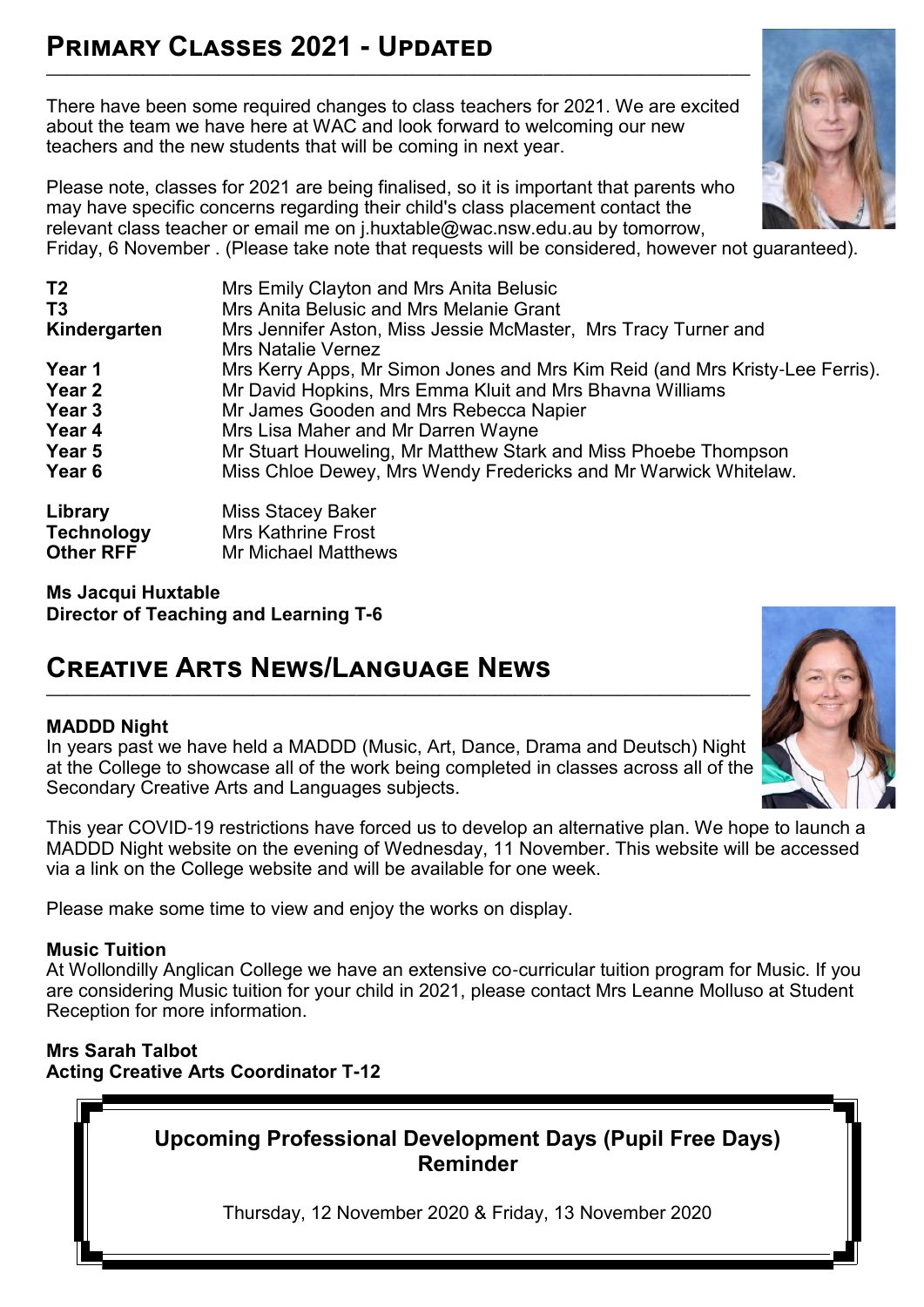### **Learning For Life at Wollondilly - Self Regulation: Dealing with changing friendships (Part 2)**

The changing nature of friendships can be a significant hurdle for children and young people, particularly in the school environment, where they are required to spend a large portion of a day with a particular group. Understanding the reasons why a friendship may drift apart and adjusting to this can be an ongoing challenge and cause of concern. For parents it can also be difficult observing the process and keeping a balanced perspective.



With every social emotional literacy skill up a young person's sleeve, their happiness, resilience and confidence grows. Thinking with social confidence is a learnt skill that doesn't come naturally for many of us.

Following on from last week's edition, I would like to share FIVE further practical ways to help your child make friends and manage changing friendships:

### **Help them build friendships outside of school**

From time to time things get tough between friendship groups at school, which can sometimes leave individuals feeling like they have no one to connect with. This can escalate the initial issue or conflict along with feelings of isolation. A healthy approach is to promote friendships beyond the school to broaden a child's support network and perspective. You can do this through community and sporting groups and also through your extended family and social network.

# **Welcome your child's friends into your home**

Social connection is crucial for happiness and resilience. As your child enters their teens, they might need more time with their peers. Try providing a welcoming and non-judgemental place for your child to bring friends home. It's crucial you uphold boundaries about what you will and won't accept in your home and if you do this through gentle, respectful and reciprocal conversation, you should have a good foundation for things to go relatively smoothly.

# **Talk about your own experience of friendship and managing personal differences**

Help them see how friendships thrive through common ground, open-mindedness, mutual respect and empathy. Bonds are strengthened further by understanding that differences are a natural part of human diversity and can be a positive aspect of friendship. They are by no means not a reason to not be friends with someone. Encourage your child to accept others for who they are (as long as their behaviour is not intentionally hurtful or harmful). Learning to focus on other people's strengths and growing to appreciate each other for who you are is an important relationship mindset to develop.

# **Help set social media boundaries before they start using it**

Where possible, hold off using it for as long as you can. Encourage your child to call friends on the phone, talk through Skype, Facetime, by catching up in person and other 'real time' methods of communication. To gain good friendship skills, you need plenty of opportunities to practice them while looking at another person's face and hearing the tone of their voice. Let them know that what goes online, stays online. Enter the conversation showing you have confidence in their judgement but as a parent you have online expectations from them that they need to uphold. Ask them what they think is necessary to be a good friend on social media. Together, establish some rules and keep returning to them as much as you need to.

### **Help them understand how to cope with social comparison**

It is completely normal at this age to wonder how you fit in your social group. Young people naturally compare themselves to others at this age so it's important they are supported to have a healthy self-confidence. Provide your child with unconditional acceptance for who they are. Help them understand that fitting in is not about being like whoever they think is popular or likeable. Tell your child that no one can be as good at being them, as they can. Encourage them to get comfortable with who they are by focusing your compliments on their character, personal strengths and values.

If you have concerns regarding your child and the way in which they are approaching or managing friendships, don't hesitate to be in touch with the classroom teacher and/or the relevant Pastoral Care staff member so that your son or daughter can be supported.

Source: <https://www.generationnext.com.au/>

**Mrs Emily Madden Acting Director of Pastoral Care T-12**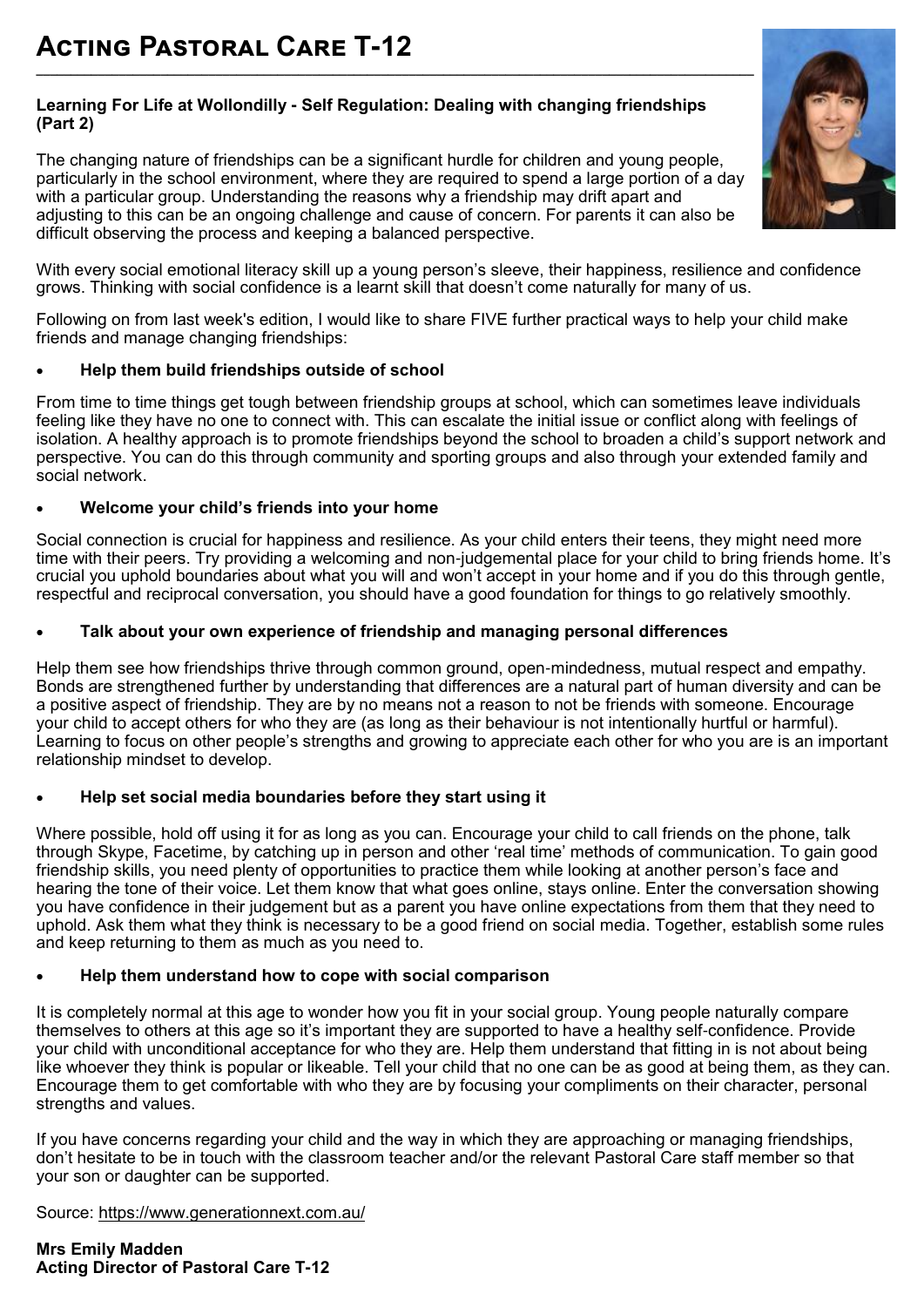# **Pastoral Matters - Senior Years 5-8**

# **Years 7-10 Service Learning Project - Makers' Market. Raising money for the African Aids Foundation & Hope Street charities.**

**\_\_\_\_\_\_\_\_\_\_\_\_\_\_\_\_\_\_\_\_\_\_\_\_\_\_\_\_\_\_\_\_\_\_\_\_\_\_\_\_\_\_\_\_\_\_\_\_\_\_\_\_\_\_\_\_\_\_\_\_\_\_\_\_\_\_\_\_\_\_\_\_\_\_\_\_\_\_\_\_\_\_\_\_\_\_\_\_\_\_\_\_\_\_\_\_\_\_\_\_\_\_\_**

Wollondilly Anglican College supports the African AIDS Foundation, otherwise known as AAF and Hope Street Mission. The African AIDS Foundation raises awareness on HIV/AIDS and funds projects run by small groups of people who are caring for the ill, abandoned and vulnerable.





AAF is based in Camden NSW and is run by volunteers meaning that all donations from the public are directed to their projects in Africa. Baptist Care Hope Street Mission offer unique services that meet the local needs of disadvantaged communities and people living on the margins, by reaching out to those who feel they are on the outside. They are based in Woollomooloo and our students get to visit the premises and learn about the mission during Year 11 Camp.

To help raise funds for both of these organisations, students involved in the Service Learning Projects are running a Makers' Market during Week 6.

# **Our Maker's Market**

| When         | Monday 16/11, Wednesday 18/11, Thursday 19/11 and Friday 20/11.                     |
|--------------|-------------------------------------------------------------------------------------|
| <b>Where</b> | The stall will be located in the Cafeteria on these days at lunchtime.              |
| What         | Custom made earrings, keyrings, face masks, coasters, handcrafted tie dye socks and |
|              | Hope Street tote bags and artisan wooden spoons.                                    |

| One for \$5.00, two for \$9.00 or three for \$12.00 |
|-----------------------------------------------------|
| \$2.50 each                                         |
| One for \$6.00 or two for \$10.00                   |
| \$20.00 each                                        |
| \$5.00 each                                         |
| \$10.00 each                                        |
|                                                     |

All money raised from will be donated to the AAF and Hope Street Mission.

# **Year 5 & Year 6 Service Learning Project - Silver Coin Project**

Over the next three weeks some of our Stage 3 students are going to be collecting books to support the charity The Silver Coin Project. This charity supports children in need in our local area by providing them with the equipment that they need to participate in their education on the same basis as other students.

We need donations of books for students in Kindergarten to Year 6. They can be second hand or brand new. Donations can be given directly to Mrs Aston (Cuthbert Building) or be dropped to Student Reception. All book donations need to be made by Friday, 20 November.

# **Mr Stuart Houweling Pastoral Care Coordinator 5-8**





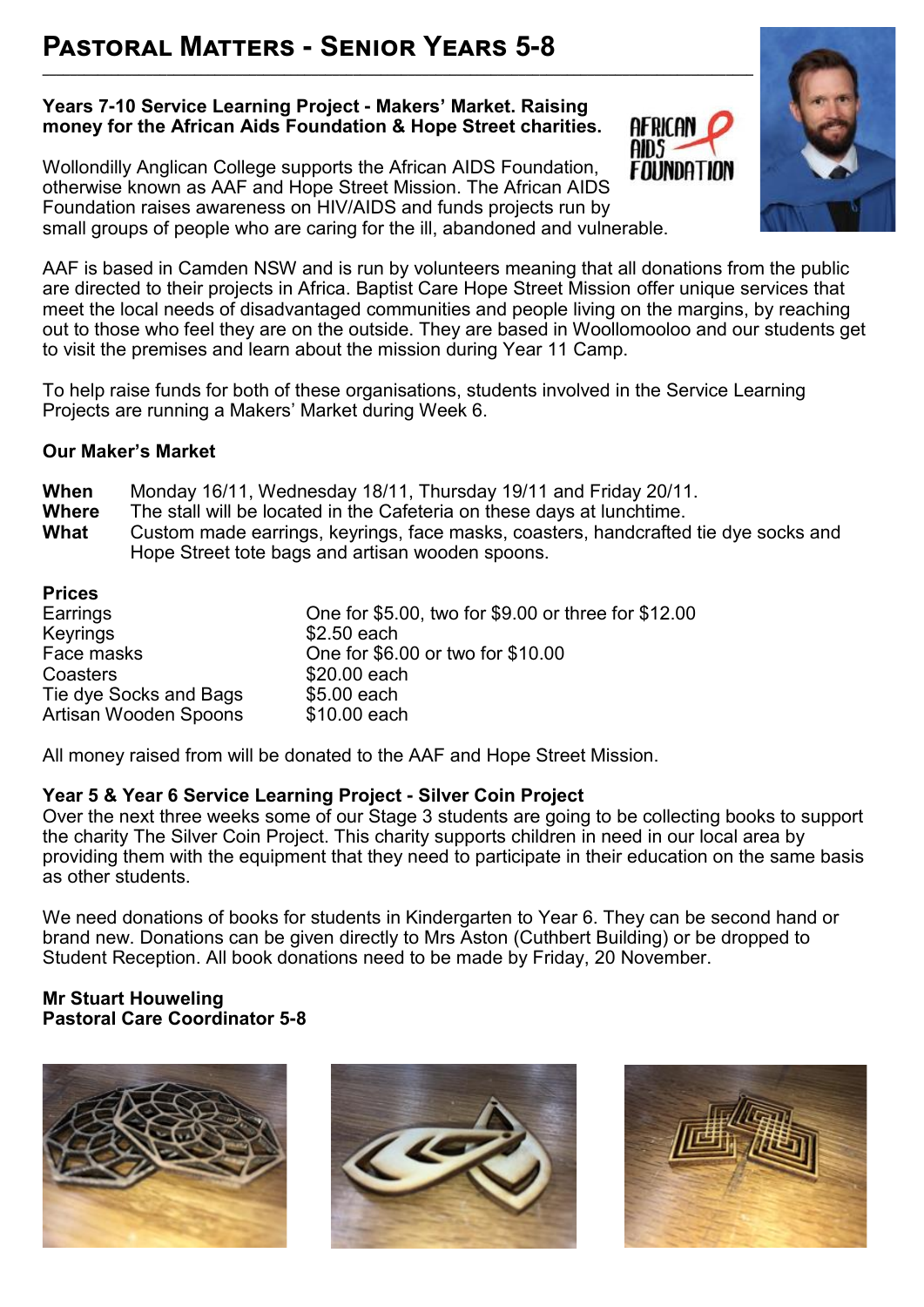# Wollondilly **Anglican College** PRE-KINDERGARTEN TO YEAR 12



The College Headmaster is inviting applications for the following roles to commence in 2021

# **Support Position**

**TAS Workshop Assistant** Part Time - 1 day per week (Term Time)

For more information go to:

www.wac.nsw.edu.au/about-us/leadership-staff/employment

**Closing Date: Sunday, 15 November 2020** 

In accordance with Child Protection legislation, preferred applicants will be subject to employment screening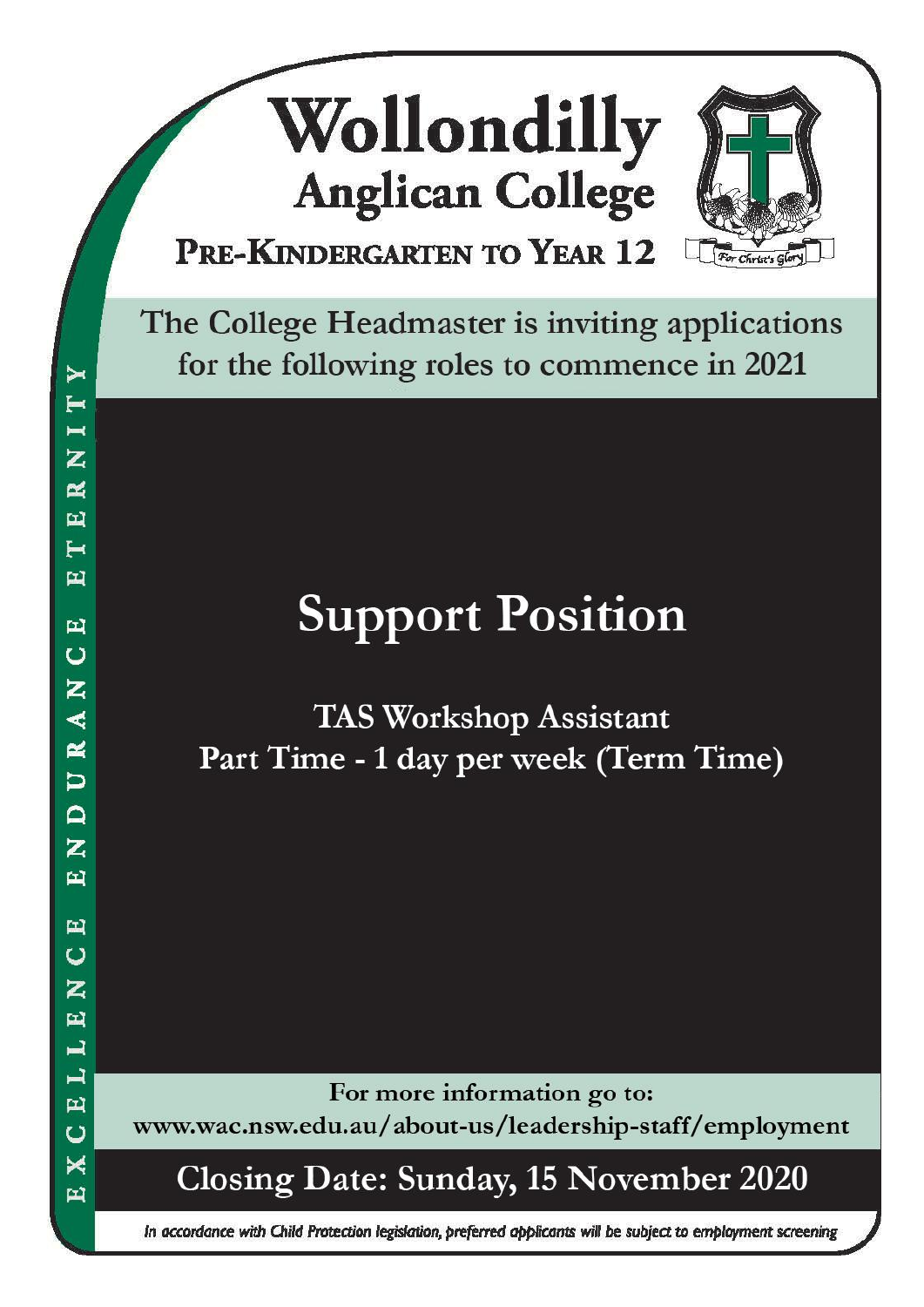**\_\_\_\_\_\_\_\_\_\_\_\_\_\_\_\_\_\_\_\_\_\_\_\_\_\_\_\_\_\_\_\_\_\_\_\_\_\_\_\_\_\_\_\_\_\_\_\_\_\_\_\_\_\_\_\_\_\_\_\_\_\_\_\_\_\_\_\_\_\_\_\_\_\_\_\_\_\_\_\_\_\_\_\_\_\_\_\_\_\_\_\_\_\_\_\_\_\_\_\_\_\_\_\_\_\_\_\_\_\_\_\_\_\_\_\_\_\_\_\_\_\_**

# **It is Happening!**

Parents and Alumni students are invited to attend the Farewell Dinner for Dr Stuart Quarmby.

Limited Numbers so book early! Bookings close Sunday, 15 November 2020.

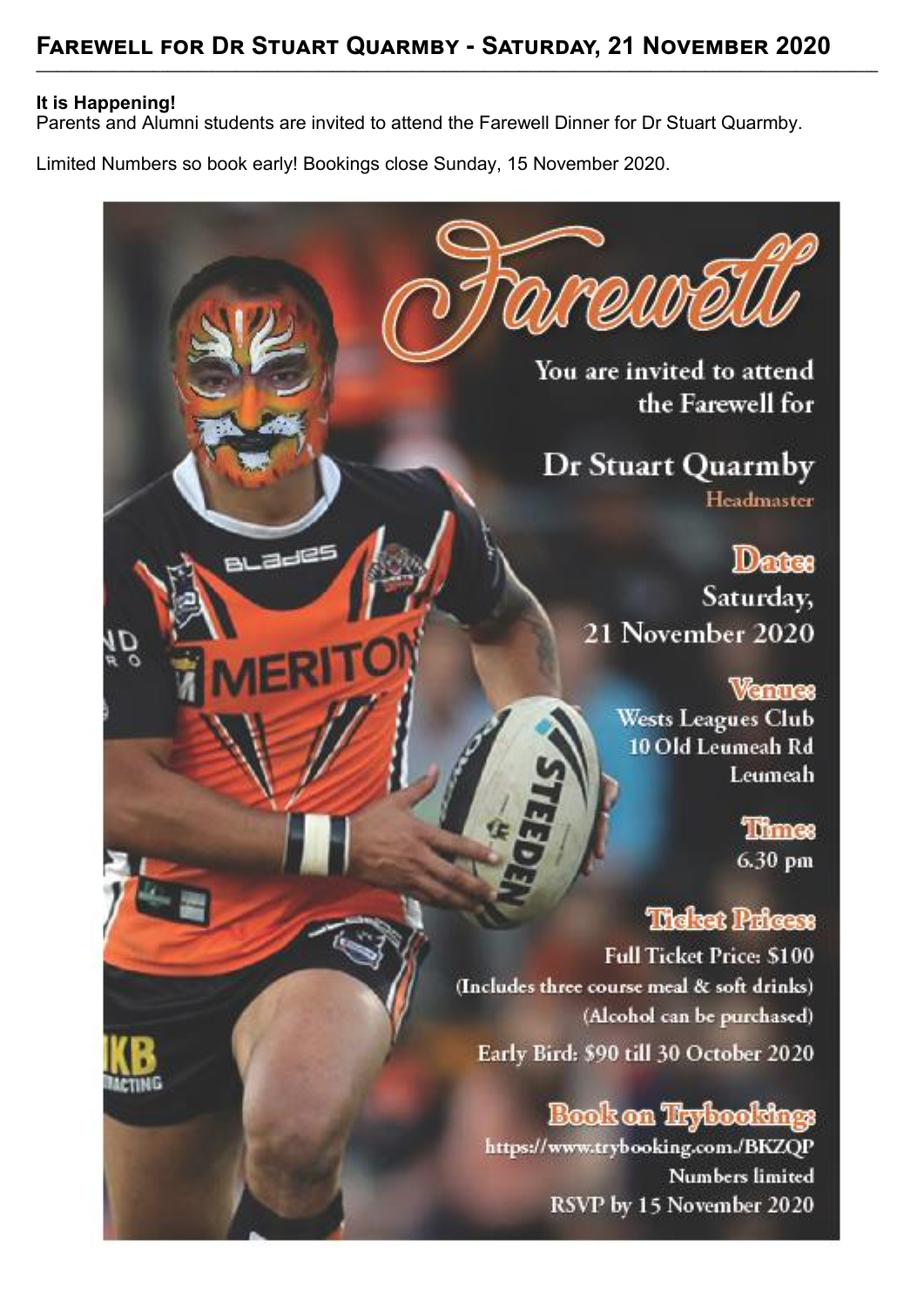# **Community and Family Studies (CAFS): Questionnaires**

Year 12 CAFS are currently completing their Independent Research Project (IRP) on the social impact of technology. Students are constructing and sending out questionnaires as one method of gathering data for the project. Over the next two weeks questionnaires will be sent to students from Years 7-12 via Canvas.

**\_\_\_\_\_\_\_\_\_\_\_\_\_\_\_\_\_\_\_\_\_\_\_\_\_\_\_\_\_\_\_\_\_\_\_\_\_\_\_\_\_\_\_\_\_\_\_\_\_\_\_\_\_\_\_\_\_\_\_\_\_\_\_\_\_\_\_\_\_\_\_\_\_\_\_\_\_\_\_\_\_\_\_\_\_\_\_\_\_\_\_\_\_\_\_\_\_\_\_\_\_**

We encourage students to select a few applicable questionnaires and complete them. Student identity will be anonymous and the responses will be kept confidential and only used as part of the research process. If there are any questions please contact Mr J Hewitt at the College (CAFS Teacher and PDHPE Coordinator).

**Mr Josh Hewitt PDHPE Coordinator** 

# **Extension History State Library Seminar**

The State Library of New South Wales is facilitating a History Extension student seminar on tomorrow - Friday, 6 November.

This is a wonderful opportunity for the students as they plan their major research project for next year. The seminar will be delivered online and aims to equip students with the tools, valuable advice, resources and inspiration to embark on this project.

**\_\_\_\_\_\_\_\_\_\_\_\_\_\_\_\_\_\_\_\_\_\_\_\_\_\_\_\_\_\_\_\_\_\_\_\_\_\_\_\_\_\_\_\_\_\_\_\_\_\_\_\_\_\_\_\_\_\_\_\_\_\_\_\_\_\_\_\_\_\_\_\_\_\_\_\_\_\_\_\_\_\_\_\_\_\_\_\_\_\_\_\_\_\_\_\_\_\_\_\_\_**

Students will hear from practising historians, archaeologists and museum and library officials. They will also get the chance to hear from past Extension History students. The full-day seminar will take place via ZOOM at the College in the Flynn Amphitheatre between 9.00 am and 2.00 pm.

**Mr James Shellshear Secondary Teacher** 

# **Secondary Homework Club \_\_\_\_\_\_\_\_\_\_\_\_\_\_\_\_\_\_\_\_\_\_\_\_\_\_\_\_\_\_\_\_\_\_\_\_\_\_\_\_\_\_\_\_\_\_\_\_\_\_\_\_\_\_\_\_\_\_\_\_\_\_\_\_\_\_\_\_\_\_\_\_\_\_\_\_\_\_\_\_\_\_\_\_\_\_\_\_\_\_\_\_\_\_\_\_\_\_\_\_\_\_**

Secondary Homework Club has now finished for the Year.

We will recommence Homework Club again in 2021.

Please note that Year 12 students are still welcome to use the Flynn Library for their own personal study during lunchtimes and the College day.

# **Dr Rob Bearlin Secondary Homework Club Coordinator**

# **Primary Homework Club**

Primary Homework Club has new finished for the year. Thank you for your continuing support with Homework Club in 2020.

**\_\_\_\_\_\_\_\_\_\_\_\_\_\_\_\_\_\_\_\_\_\_\_\_\_\_\_\_\_\_\_\_\_\_\_\_\_\_\_\_\_\_\_\_\_\_\_\_\_\_\_\_\_\_\_\_\_\_\_\_\_\_\_\_\_\_\_\_\_\_\_\_\_\_\_\_\_\_\_\_\_\_\_\_\_\_\_\_\_\_\_\_\_\_\_\_\_\_\_\_\_\_**

**Mr Michael Matthews Primary Homework Club Coordinator**







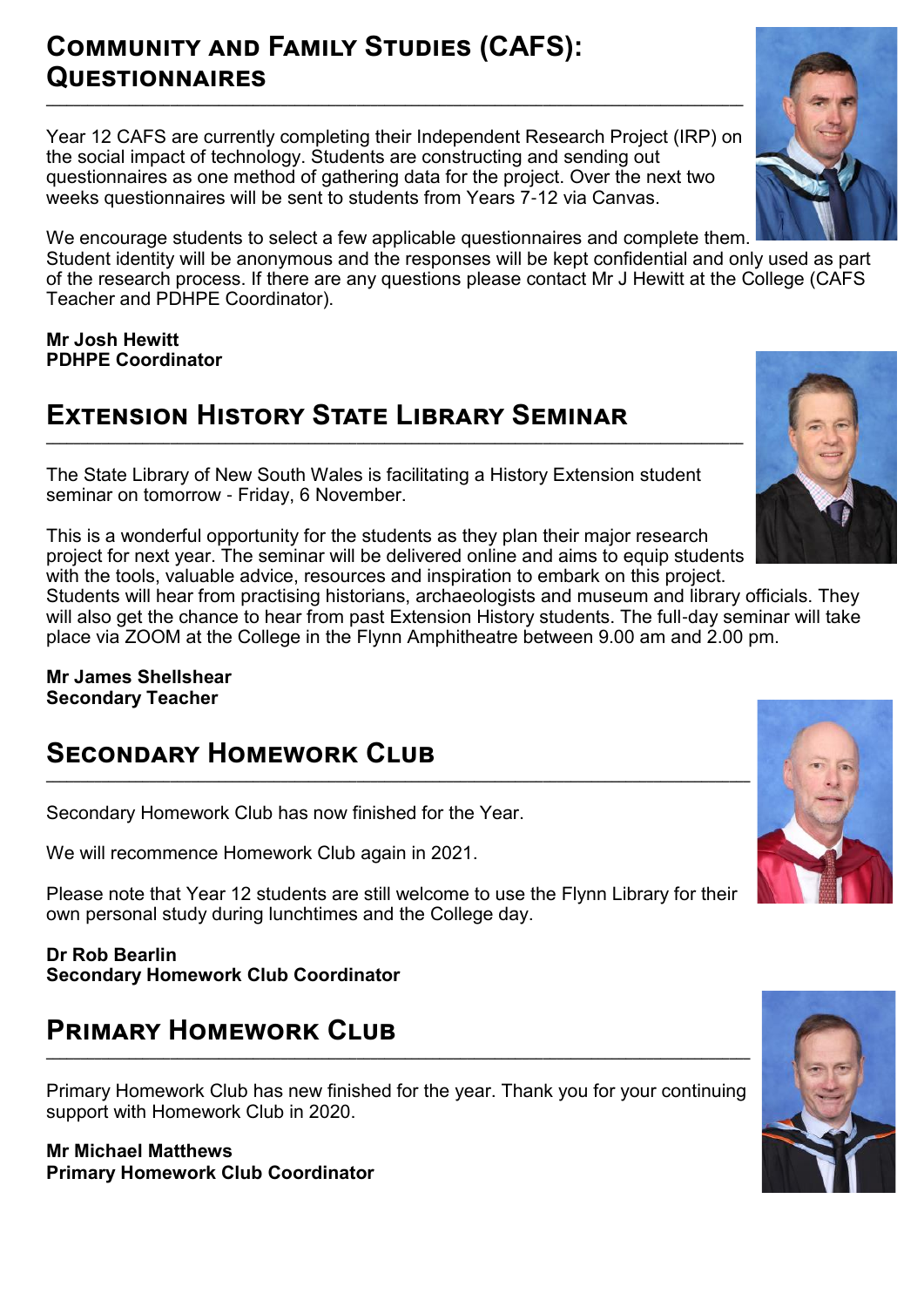# **Secondary Sport**

# **Years 7-9 Pool Day**

It is tradition that on the last day of Term 4 students in Years 7-9 are rewarded with a Pool Day to culminate the year. However, much like 2020, this year's 7-9 Pool Day will look different. Despite it being different, we are confident we can meet the COVID Guidelines and still proceed with this event.

**\_\_\_\_\_\_\_\_\_\_\_\_\_\_\_\_\_\_\_\_\_\_\_\_\_\_\_\_\_\_\_\_\_\_\_\_\_\_\_\_\_\_\_\_\_\_\_\_\_\_\_\_\_\_\_\_\_\_\_\_\_\_\_\_\_\_\_\_\_\_\_\_\_\_\_\_\_\_\_\_\_\_\_\_\_\_\_\_\_\_\_\_\_\_\_\_\_\_\_\_\_\_\_**

As it is the current College process to minimise interactions of students across different Stage Groups a combined event with students from Years 7-9 becomes problematic. The planning is in place for a Year 7/8 Pool Day and a separate Year 9 Pool day. More details will be distributed to students and parents over the coming weeks so watch this space.

### **2021 Sports House Captains**

Year 10 students will have the opportunity to nominate themselves for the 2021 House Captain leadership roles. Those students who are returning in 2021 are encouraged to submit their nomination form that has been emailed out to them this week. As it is an online nomination, the nominations will remain open until 2.00 pm Friday, 13 November (Staff Professional Development Day).

Students are reminded that these positions are based on leadership skills, College contribution and participation. As such, students are not judged on their athletic ability but rather their ability to fulfil the role, which goes beyond the sporting context.

# **Term 4 NASSA Events**

Following last Friday's NASSA Meeting the decision was made to not proceed with any of the Term 4 Gala Days. Plans are now in place to ensure our 2021 Sporting Calendar can run smoothly and within Government and venue guidelines.

**Mr Mark Goldsbrough Secondary Sports Coordinator**

# **Primary Sport**

# **Sportsperson of the Week**

**Name**<br> **Age Age Age Age Age Age Age Age Age Age Age Age Age Age Age Age Age Age Age Age Age Age Age Age Age Age Age Age Age Age A Age** 12 years **Favourite colour Favourite Food** Tacos<br>**Favourite athlete** Jye Furner **Favourite athlete** 

**What sport do you play?**  BMX. Race number 518

**What bike do you ride?**  Haro Expert

**Who do you play for?**  Macarthur Pirates BMX Club

**Why do you love sport?**  I love going fast, jumping and having fun.

**What is your best sporting memory?**  Coming 1st in every race, six out of six

**What is your favourite skill for that sport?**  Jumping and manualing

**Mr James Gooden Primary Sports Coordinator**







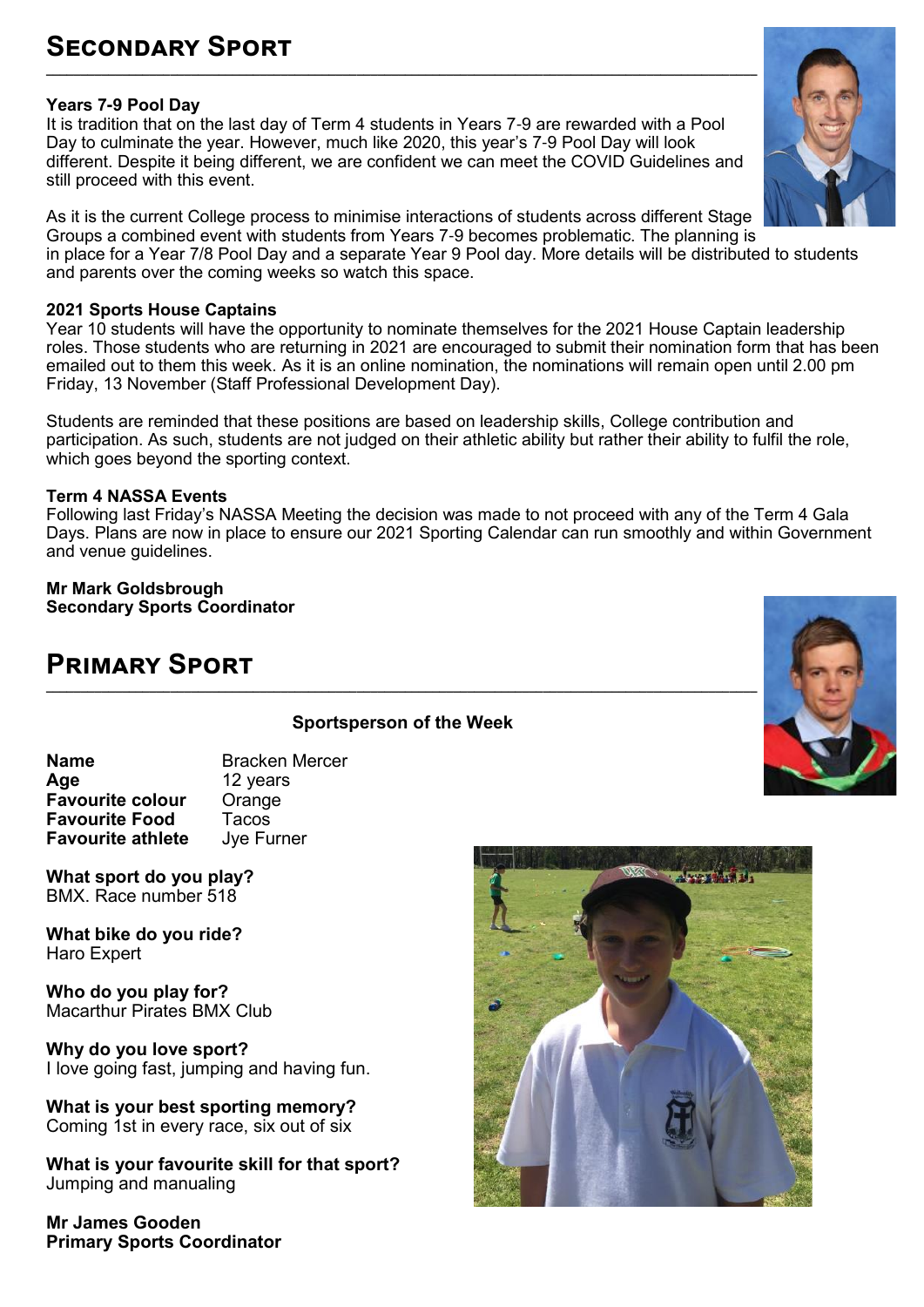# **Application for Enrolment**

Applications continue to pour in for 2021 and beyond, across all Year Groups, but especially our entry years of Transition, Kindergarten, Year 5, Year 7 and Year 11.

**\_\_\_\_\_\_\_\_\_\_\_\_\_\_\_\_\_\_\_\_\_\_\_\_\_\_\_\_\_\_\_\_\_\_\_\_\_\_\_\_\_\_\_\_\_\_\_\_\_\_\_\_\_\_\_\_\_\_\_\_\_\_\_\_\_\_\_\_\_\_\_\_\_\_\_**

# **All current College families looking to enrol siblings for the coming years are encouraged to do so without delay to avoid disappointment.**

Enrolment packs are available from the College Office or from the College website www.wac.nsw.edu.au

# **Mrs Kristy Biddle Enrolments Officer**

There has been a confirmed case of **Chicken Pox** within our Junior Years.

For more information, please refer to the following link from Sydney Children's Hospital.

[https://www.schn.health.nsw.gov.au/files/factsheets/chickenpox](https://www.schn.health.nsw.gov.au/files/factsheets/chickenpox-en.pdf)-en.pdf

# **Items of Clothing from Student Reception**

If your child has recently borrowed an item of clothing from Student Reception, could you please wash and return to the College promptly (excluding underwear). If your child has been given underwear, we are happy to receive new purchases to replace those given out..

# **Lost Property**

Due to recent COVID-19 restrictions, all **labelled** lost property will now be sorted and items returned to your child/rens teacher or roll call teacher.

Unlabelled clothing will be donated to the Clothing Pool.

# **T-4 Drop-Off and Pick-up**

Parents and Carers of Junior Years students (T-4), who need to leave their vehicles to pick up children are requested to please wear a mask, maintain physical distancing, not congregate together and depart in a timely manner.

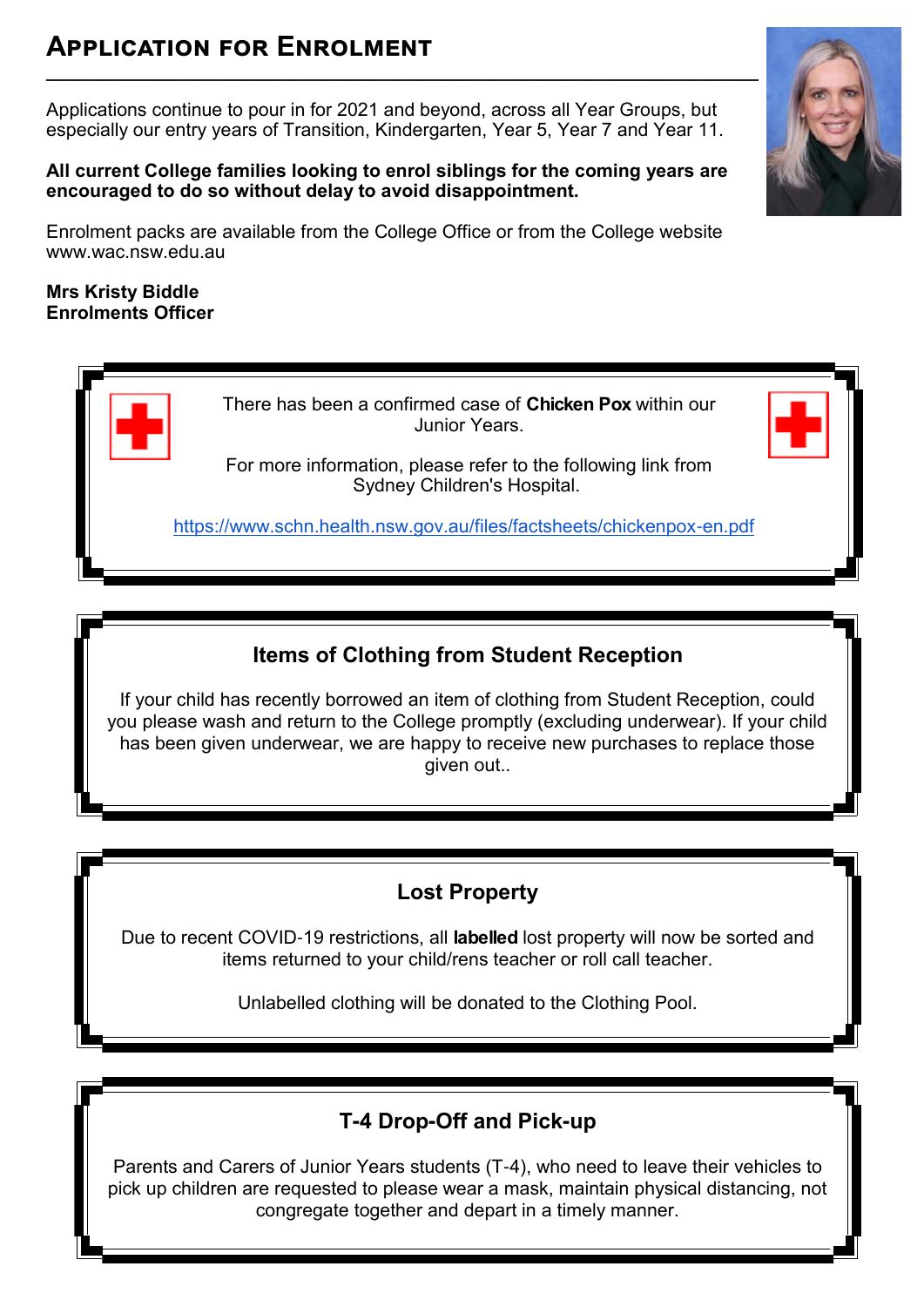# **WAC Kids Care**

From time to time, families undergo trauma such as severe or terminal illness. There are short term **support structures in place at the College to assist families** during these times. The WAC Kids Care Program offers support to families in the way of meals. Please contact Mrs Hay or Mrs Rockwell at the College. Confidentiality will be respected. The College is accepting food donations towards the WAC Kids Care Meals Ministry.

**\_\_\_\_\_\_\_\_\_\_\_\_\_\_\_\_\_\_\_\_\_\_\_\_\_\_\_\_\_\_\_\_\_\_\_\_\_\_\_\_\_\_\_\_\_\_\_\_\_\_\_\_\_\_\_\_\_\_\_\_\_\_\_\_\_\_\_\_\_\_\_\_\_\_\_\_\_\_\_\_\_\_\_\_\_\_\_\_\_\_\_\_\_\_\_\_\_\_\_\_\_\_\_\_\_\_\_\_\_\_\_\_\_\_\_\_\_\_\_\_\_**



# **Girls' Tech Day - Virtual**<br>
When: Between Satu

When: Between Saturday, 14 November - Saturday, 28 November<br>Ages: 8 - 24 Years 8 - 24 Years To register, please email Mrs Frost at k.frost@wac.nsw.edu.au

# **St Saviour's Foster Care**

For more information, please contact 1300 990 770 or visit www.stsaviours.org.au

# **Learner Driver Log Book Run**

Are you learning to drive? Wollondilly Shire Council is holding a learner driver log book run event When: Sunday, 15 November Sunday, 15 November

Cost: Free

Time: 9.30 am

The route is designed to offer learner drivers a range of driving experiences such as driving on local rural roads with unsealed shoulders, traffic lights, freeway driving and across narrow bridges. Bookings are essential.

To register:- [www.eventbrite.com.au/e/124211179983](http://www.eventbrite.com.au/e/124211179983)

**Please note that the above is a service to the Community and items advertised do not necessarily carry the endorsement of the College. The College tries to be selective with what is advertised but cannot take responsibility. Please look into events advertised carefully.**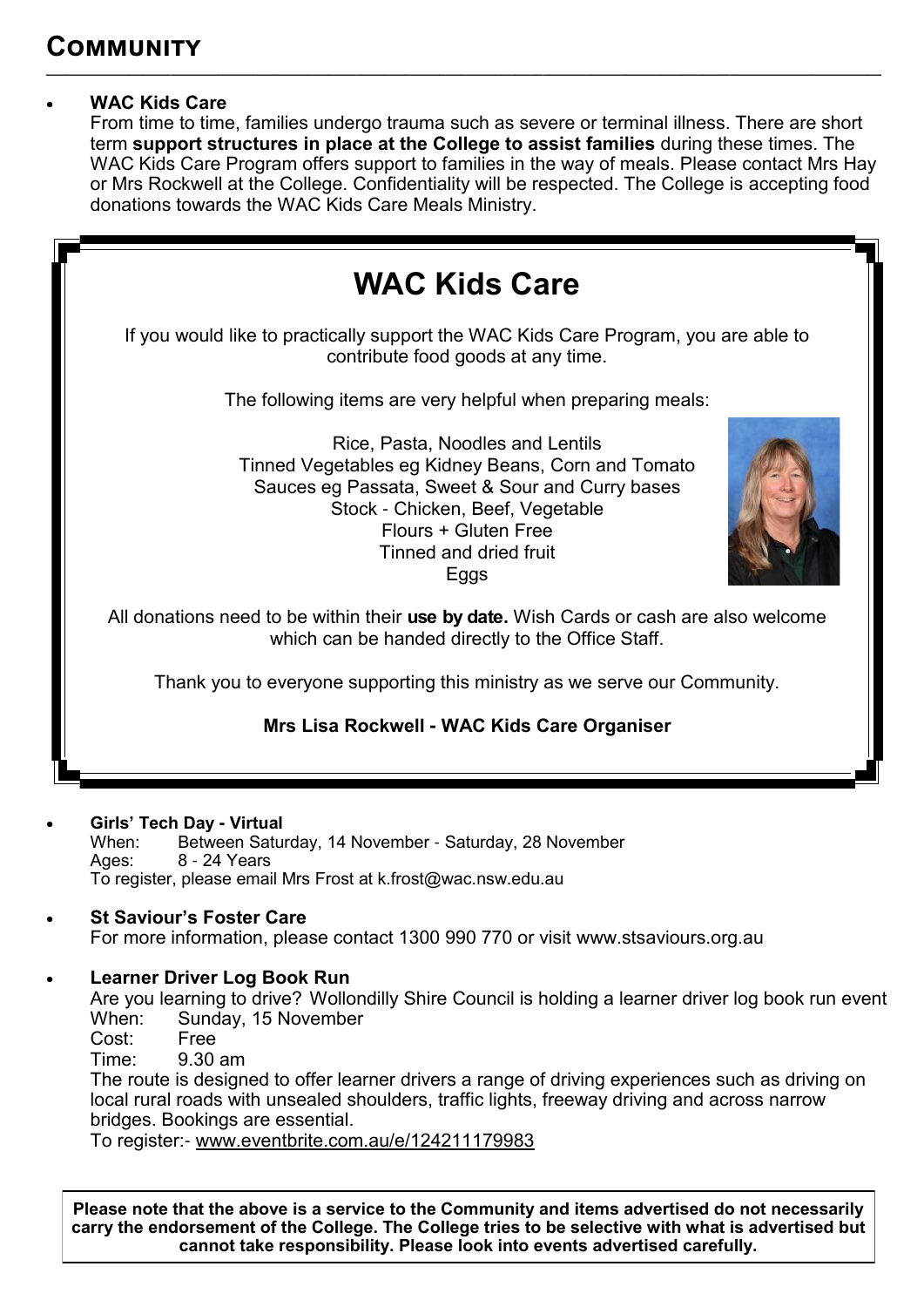*P&F …friendraising and fundraising*



# **Clothing Pool is open every morning!**

# **7.45 am to 8.30 am**

Come and visit the Clothing Pool to find some great bargains on quality used second hand uniforms.

There is a wide selection to choose from, for Transition through to Senior Uniforms. Brand new Socks, Ties and Rain Ponchos are also available.

EFTPOS and Cash payments are accepted.

This week we also welcome our new volunteer Deb Bunch to the Clothing Pool and the WAC Volunteer Family!! Thank you Deb !

Thank you to the College community for your donations, keep them coming in!

**Mrs Melissa Whishaw Clothing Pool Coordinator WAC P&F 0415 402 013**

# NEEdEd!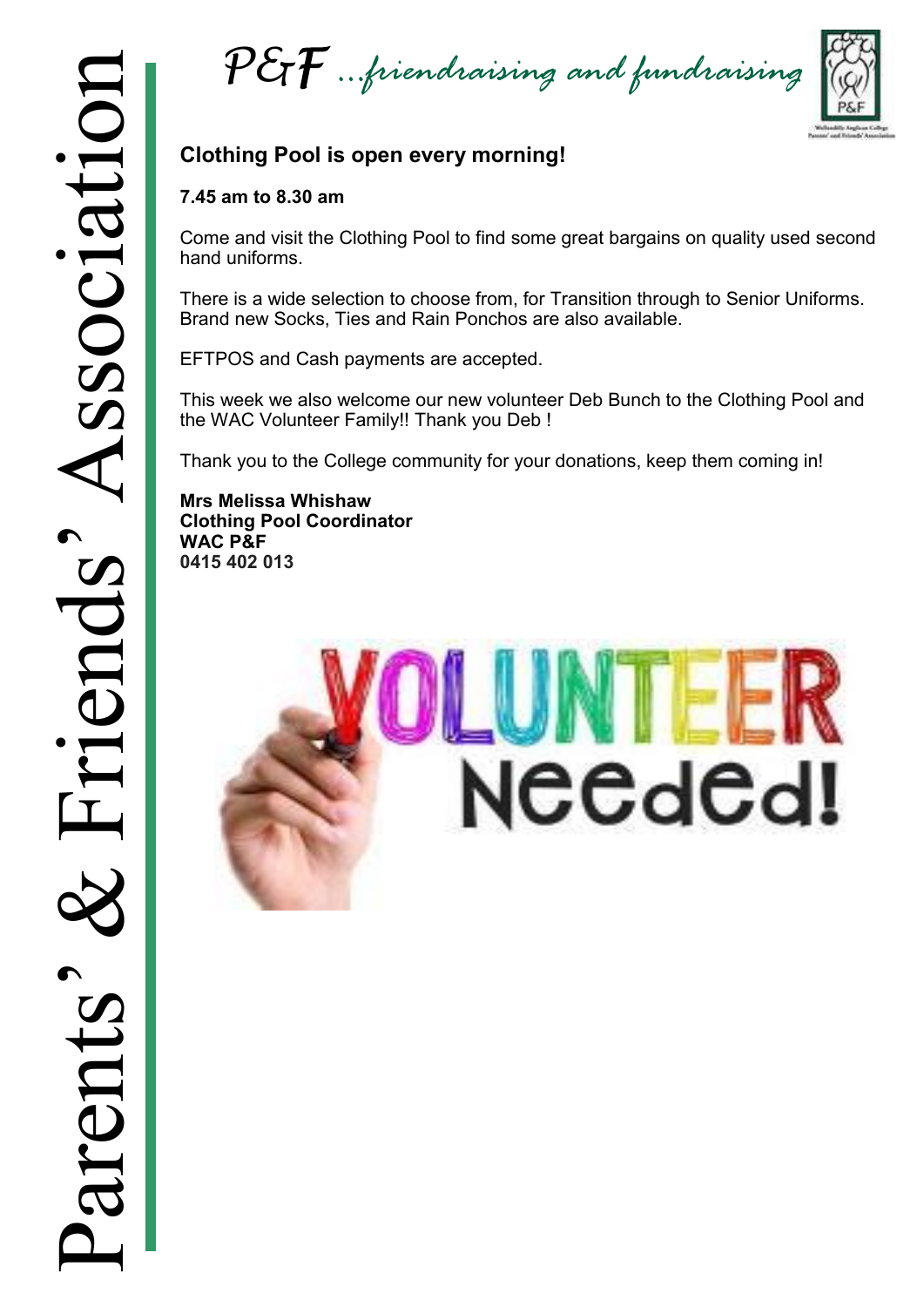



| <b>Diamond</b>                                                                                                                                     |                                                                                                      |  |
|----------------------------------------------------------------------------------------------------------------------------------------------------|------------------------------------------------------------------------------------------------------|--|
| <b>BRADCORP</b>                                                                                                                                    | <b>Bradcorp</b><br>Ph: 02 9238 8047                                                                  |  |
| <b>Double Gold</b>                                                                                                                                 |                                                                                                      |  |
| <b><i><u>PHYTIME</u></i></b>                                                                                                                       | <b>Anytime Fitness Tahmoor</b><br>Ph: 02 4683 2297                                                   |  |
| <b>HUMEBUILDING</b>                                                                                                                                | <b>Hume Building</b><br>Ph:02 4630 8967                                                              |  |
| <b>STMFC</b><br>MINING<br>Tahmoor Coking Coal                                                                                                      | <b>Simec Mining</b><br>Ph: 02 4640 0100                                                              |  |
| Stanton <sup>t</sup><br>Dahl<br>Architects                                                                                                         | <b>Stanton Dahl Architects</b><br>Ph: 02 8876 5300                                                   |  |
| Gold                                                                                                                                               |                                                                                                      |  |
| <b>Best Practice Commercial &amp;</b><br>Corporat us!<br>-13<br><b>Accounting Services</b><br>Aworking Jartent<br><b>PRACTICE</b><br>Ph: 4677 0361 | الموالي والمتعاصم<br>Carpenter<br><b>Carpenter Partners Real Estate</b><br>Partners<br>Ph: 4683 1293 |  |
| Glitz n Glamour Photography<br>Ph: 4626 1911                                                                                                       | Ken Shafer Smash Repairs<br>Ph: 1300 011 022                                                         |  |
| Hills Commercial Cleaning (QUEDOS)<br>Ph: 9526 0746                                                                                                | Narellan Pools<br><b>X NARELLAN POOLS</b><br>Ph: 1300 676 657                                        |  |
| <b>Tavemer Landscapes</b><br>Ph: 4684 2413                                                                                                         | <b>Thomton Bros Roses</b><br>THORNTON DROS<br>ROSES<br>Ph: 4683 1062<br><b>Indexe</b>                |  |
| ыхаятык<br><b>Kwik Kopy Macarthur</b><br>Ph: 1300 251 787<br><b>Section</b>                                                                        | House Warehouse Tahmoor<br>HOUSE<br>Ph: 4683 3111                                                    |  |
| Little Elves OOSH<br><b>ENGINEERING</b><br>Ph: 0487 000 245                                                                                        | Little Elves Childcare<br>Ph: 4684 3124<br>Little<br>ANSAS ASIA                                      |  |
| <b>NU-Era Homes</b><br><b>NU-ERA</b><br>Ph: 4655 9977                                                                                              | DXLEY-<br><b>Oxley Butchery</b><br>Ph: 4861 1570<br><b>BUTCHERY</b>                                  |  |
| <b>Hume Building</b><br>Ph:02 4630 8967<br><b>HUMEBUILDING</b><br>89 7-2802 F-2-486 101                                                            |                                                                                                      |  |

*Thank you to our Diamond, Double Gold and Gold Sponsors shown above. We also thank our Bronze Sponsors who will be advertised on the College website on the Sponsors' Page along with the above. If you would like to sponsor the College, please contact Mr Bill Norman (P&F President) or Mrs Deborah Cook in the College office.*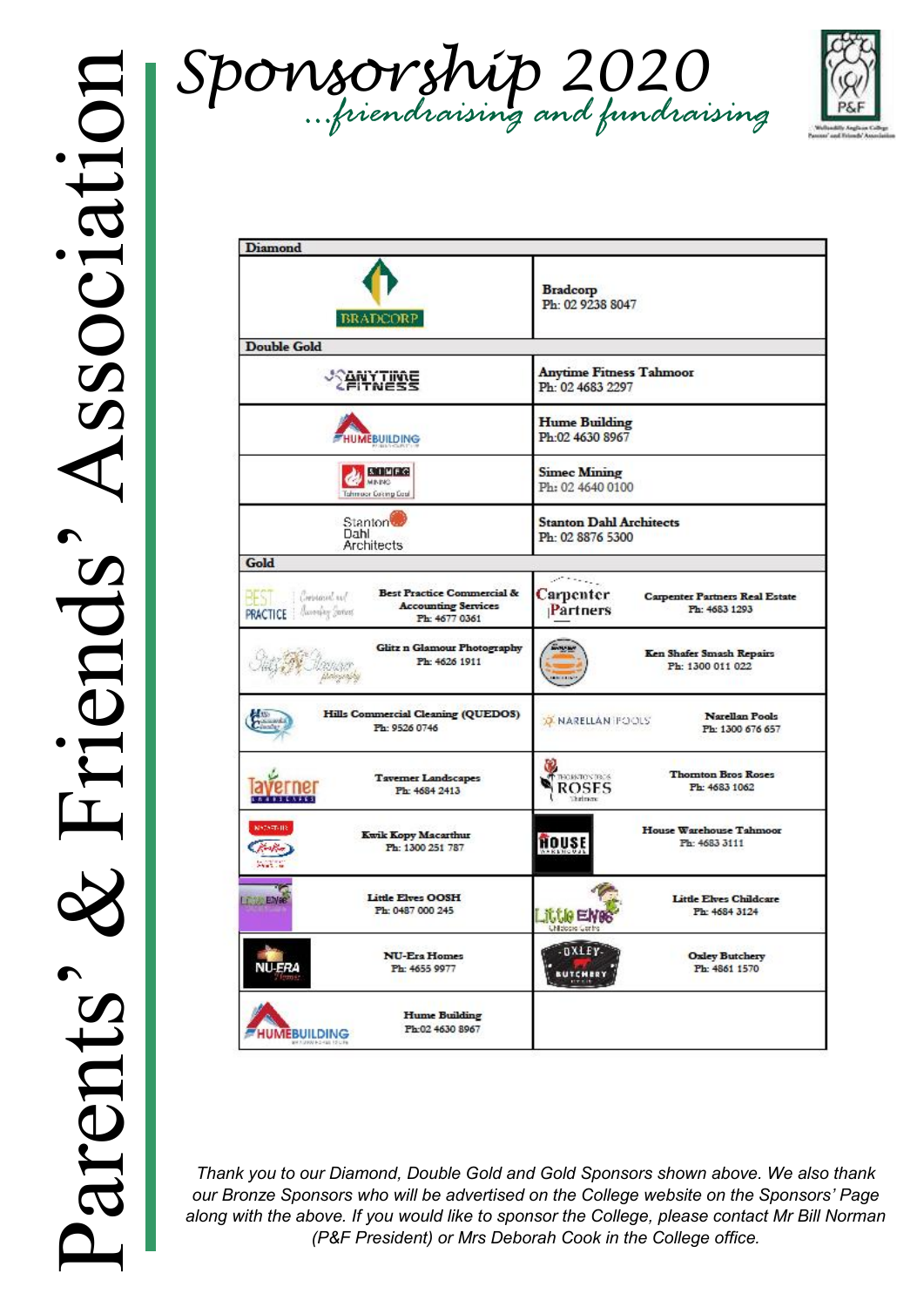# **Interim Headmaster Happenings**

| Thursday, 5 November   | <b>Student Interviews</b><br>Year 12 Sign Outs                                                                       |
|------------------------|----------------------------------------------------------------------------------------------------------------------|
| Friday, 6 November     | <b>TASC Principals' Meeting- Hurstville</b>                                                                          |
| Monday, 9 November     | Assembly<br>Meetings with staff<br>Meet with Chairman and Deputy Chairman College Council                            |
| Tuesday, 10 November   | <b>Meetings with Staff</b><br><b>Student Interviews</b><br>Year 12 Sign Outs                                         |
| Wednesday, 11 November | <b>Meetings with Staff</b><br><b>Exec Meeting</b><br><b>ICT Meeting</b><br><b>Farewell Dinner - Mrs Wendy Croger</b> |

**\_\_\_\_\_\_\_\_\_\_\_\_\_\_\_\_\_\_\_\_\_\_\_\_\_\_\_\_\_\_\_\_\_\_\_\_\_\_\_\_\_\_\_\_\_\_\_\_\_\_\_\_\_\_\_\_\_\_\_\_\_\_\_\_\_\_\_\_\_\_\_\_\_\_\_\_\_\_\_\_\_\_\_\_\_\_\_\_\_\_\_\_\_\_\_\_\_\_\_\_\_\_\_\_**

# **Online Church Services**

Most churches are hosting services and Bible study groups online; it's a big change. Please see below links:

**\_\_\_\_\_\_\_\_\_\_\_\_\_\_\_\_\_\_\_\_\_\_\_\_\_\_\_\_\_\_\_\_\_\_\_\_\_\_\_\_\_\_\_\_\_\_\_\_\_\_\_\_\_\_\_\_\_\_\_\_\_\_\_\_\_\_\_\_\_\_\_\_\_\_\_\_\_\_\_\_\_\_\_\_\_\_\_\_\_\_\_\_\_\_\_\_\_\_\_\_\_\_\_\_\_\_\_\_\_\_\_\_\_\_\_\_\_\_\_\_\_**

- Austinmer Anglican Church Online <https://www.youtube.com/watch?v=bQkg5CQlaD0>
- C3 Wilton Church Online <https://www.youtube.com/channel/UCZvjF337DgiG5kiZF81Kfnw/featured>
- Picton and Wilton Anglican Church [http://pwac.org.au/pwac](http://pwac.org.au/pwac-online/)-online/
- Bowral Anglican Church [www.bowralanglican.org.au](http://www.bowralanglican.org.au/)
- Wollondilly Anglican Church Pre-recorded services via Facebook page
- Tahmoor Baptist Church On website through Zoom
- Wollondilly Presbyterian Via Facebook page Streamed Service
- St Jude's Church, Bowral <https://vimeo.com/399339398> & Kids' Spot [https://](https://www.youtube.com/playlist?list=PLjV8-_JhIKUz93R4O0OzsWCYfAMf2mej1) [www.youtube.com/playlist?list=PLjV8](https://www.youtube.com/playlist?list=PLjV8-_JhIKUz93R4O0OzsWCYfAMf2mej1)-\_JhIKUz93R4O0OzsWCYfAMf2mej1
- Campbelltown Christian Community Church (C4) Search C4Minto YouTube
- Menangle Anglican Church <http://www.menangleanglican.com.au/>
- Mittagong Anglican Church <https://www.youtube.com/user/mittagonganglican>